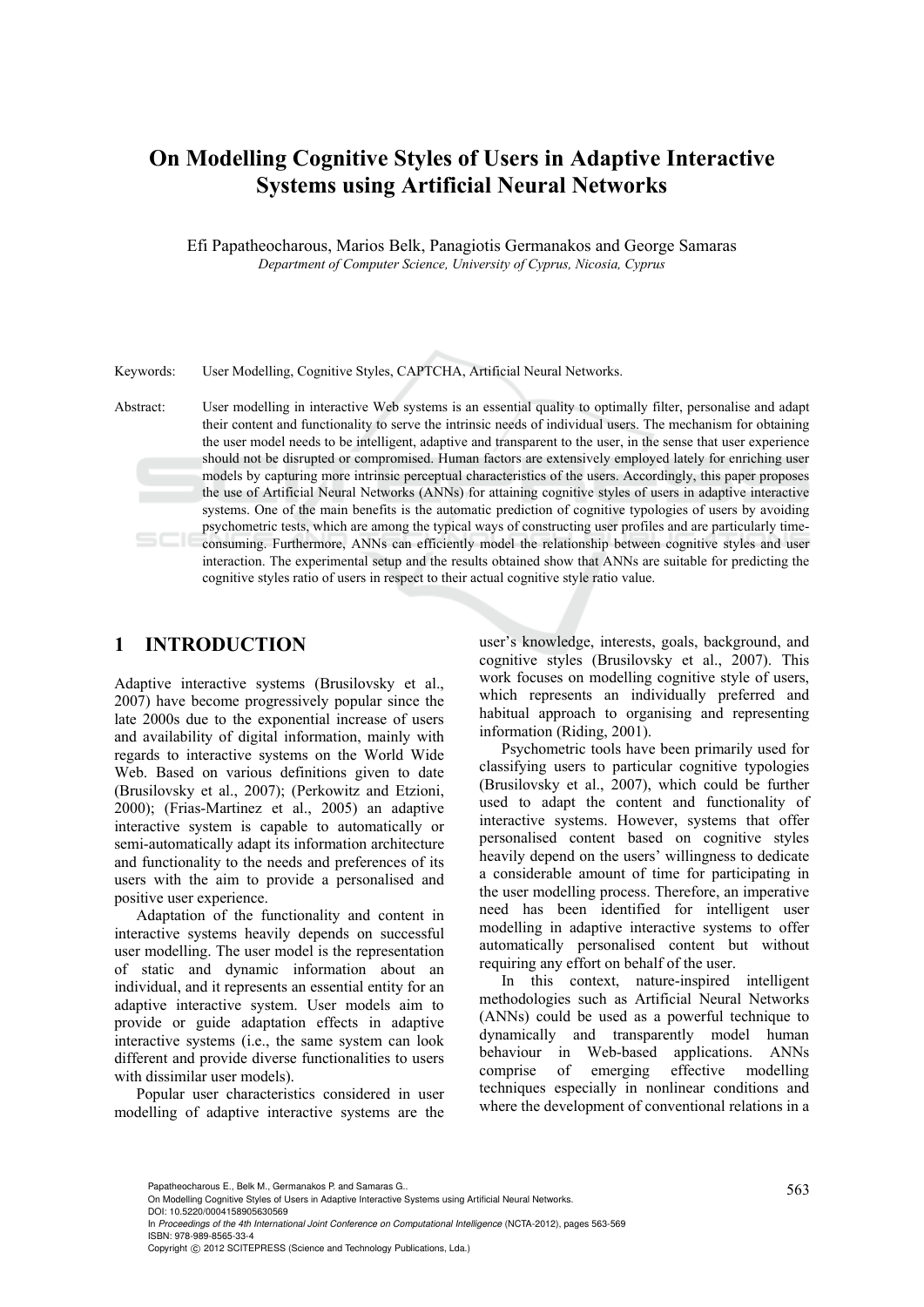particular context becomes impractical and cumbersome. ANNs have been extensively used for user modelling, mainly for classification and recommendation in order to group users with the same characteristics (Frias-Martinez et al., 2005). Accordingly, ANNs could be used to predict the users' cognitive characteristics based on their interactions with the system, something which has not been investigated thoroughly yet, to the best of the authors' knowledge.

To this end, the work presented introduces an intelligent user modelling approach for eliciting the cognitive styles of users based on ΑΝΝs, combined with a psychometric measurement that highlights differences in cognitive styles of users as well as interaction data of users within a Web-based environment. In particular, an ANN has been trained based on the cognitive style of users and interaction data with the aim to predict the cognitive style of newly entered users' based on their interaction data. As interaction data we have considered specific metrics of CAPTCHA (Completely Automated Public Turing test to tell Computers and Humans Apart) (Von Ahn et al., 2004) since it is a common mechanism used online daily by millions of users (e.g., reCAPTCHA (http://google.com/recaptcha) estimates that over 200 million reCAPTCHAs are completed daily). The main objective of the paper is to investigate whether specific metrics of CAPTCHA mechanisms could be used by an ANN to predict the users' cognitive characteristics. The identification of users having specific cognitive and interaction style/pattern will ultimately help in defining various adaptation mechanisms required to assemble and target a different user interface experience in Web-based environments for various cognitive typologies of users.

The paper is organised as follows: In Section 2, we provide related work on adaptive interactive systems that make use of ANNs. In the same section we present the related theoretical background. The experimental setup and data metrics are presented in Section 3. In Section 4, we analyse the experimental results and consequently, we conclude the paper and describe our directions of future work in Section 5.

# **2 RELATED BACKGROUND**

Numerous researchers have attempted to use ANNs in the context of adaptive interactive systems, primarily for classification of users with the same characteristics and creation of user models with the aim to recommend and adapt Web content. For

example, Kim et al. (2004) have proposed an ANNbased collaborative filtering method that investigates the possibility of identifying and predicting the correlation between users or items in a Web environment using a Multi-Layer Perceptron (MLP). Chou et al. (2010) aim to identify the users' prior knowledge for specific products in e-commerce applications by analysing their navigation patterns through Web mining and constructing a Back-Propagation Network (BPN) (Wu et al., 2006) that uses a supervised learning method and a feedforward architecture, in order to predict the users' potential future needs. Magoulas et al. (2001) use ANNs to learn and fine tune rules and/or membership functions from input-output data to be used in a Fuzzy Inference System (FIS). In particular, they have proposed classification/recommendation system with the aim to plan the learning content of a course according to the student's level of knowledge.

Taking into consideration the abovementioned works, this paper examines the potential of ANNs for predicting users' cognitive characteristics based on their preference and ability in solving CAPTCHA challenges in order to offer an automatic way for capturing their typology and adapting accordingly the content and functionality of interactive systems. The overall benefit of modelling users' cognitive style through an automatic mechanism would be to minimise the effort of users performing specially designed psychometric tests (Brusilovsky et al., 2007) and instead model the users' cognitive styles with a dynamic, and not visible to the users, user modelling mechanism. The proposed method elicits similar groups of users based on their interaction with CAPTCHA mechanisms and investigates how these groups may be related to cognitive styles. To the best of the author's knowledge, this is among the first attempts to study the relation between the cognitive style of users and their interaction data in Web-based systems, apart from sporadic attempts, the first of which utilised a number of clustering techniques to understand human behaviour and perception in relation with cognitive style, expertise and gender differences of digital library users (Frias-Martinez et al., 2007), and a second more recent research attempt which studied the connection between the way people navigating in a museum and electronic encyclopaedia system and the way they preferred to process information cognitively (Antoniou and Lepouras, 2010); (Belk et al., 2012).

The rest of this section presents the theoretical background on cognitive styles and ANNs.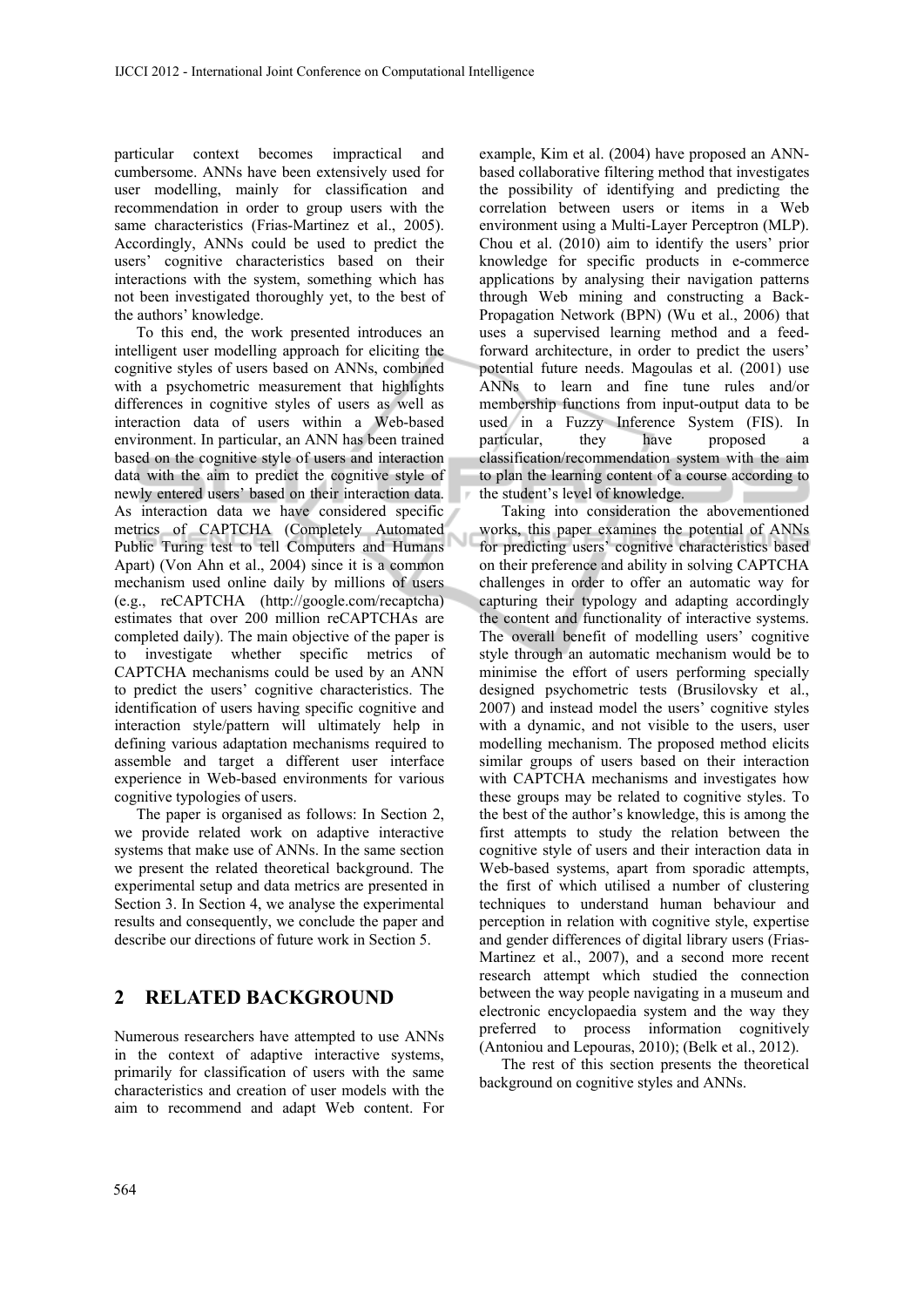## **2.1 Cognitive Styles**

Among the numerous proposed theories of individual styles (e.g., (Riding, 2001; (Felder and Silverman, 1988); (Witkin et al., 1977), the proposed work utilises Riding's Cognitive Style Analysis (CSA) that classifies users to the cognitive typologies of Verbal-Intermediate-Imager (Riding, 2001). The so called Verbal/Imager dimension refers to how individuals process information. Users that belong to the Verbal class can proportionally process textual and/or auditory content more efficiently than images, whereas users that belong to the Imager class the opposite. Users that belong in between the two end points (i.e., Intermediate) do not differ significantly with regards to information processing.

In this regard, we consider that Riding's CSA implications can be mapped on Web environments, since they consist of distinct scales that respond directly to different aspects of the Web space. The CSA implications can provide guidelines in the context of Web design (i.e., selecting how to present visual or verbal content) and is probably one of the most inclusive theories, since it is derived from the common axis of a number of previous theories (Riding and Cheema, 1991).

## **2.2 Artificial Neural Network Models**

The use of Artificial Neural Network (ANN) (Haykin, 1999) models in this work was based on the advantage they have in offering automatic computations that may dynamically provide guidelines in adapting the content of interactive systems in a way that is not disruptive to the user. The ANN model has been successfully used across many interdisciplinary areas and extensively in cases of automatically extracting patterns, decisions, or transformations based on human behaviour due to the ability they have to approximate reasoning processes in a model-free manner, i.e., without requiring knowledge of a function or relation a priori (Haykin, 1999).

This work utilises a Multi-layer Perceptron (MLP) model which is a popular and flexible mechanism for the representation of common characteristics of users and for obtaining predictions based on these characteristics. The resulting prediction may ultimately be used for providing personalised content and functionality.

# **3 EXPERIMENTAL SETUP**

#### **3.1 Sampling and Procedure**

A total of 93 individuals participated voluntarily in a study carried out within February 2012. All participants were undergraduate students and their age varied from 17 to 20. A Web-based psychometric test, exploiting Riding's CSA (Riding, 2001), was developed that measures the response time of specific statements (i.e., identify whether a statement is true or false) and computes the ratio between the response times for each statement type in order to highlight differences in cognitive style.

Furthermore, one text- and one picture-based CAPTCHA mechanism were developed using available open-source software (Elson et al., 2007); (Golle, 2008); (Secureimage, 2012). In Figure 1 and Figure 2 we illustrate an example of the text- and picture-based CAPTCHA mechanisms used during the study, respectively. The text-based mechanism produced distorted images of random characters whilst the picture-based mechanism produced pictures. During the experiment participants were asked to reproduce the distorted random characters and to select the appropriate pictures belonging to a specific group (e.g., select pictures that illustrate cats) in order to solve the CAPTCHA challenge. Both CAPTCHAs contained a refresh button that initialised the CAPTCHA with a new sequence of characters or pictures.



Figure 1: Text-based CAPTCHA used in the study.



Figure 2: Picture-based CAPTCHA used in the study.

The participants visited a Web-page but before entering the Web-page they were asked to solve a number of CAPTCHA challenges. In addition, the users were first required to choose between the two variations of CAPTCHAs (i.e., text- vs. picturebased) and then solve the preferred CAPTCHA challenge. The same task of choosing between the two CAPTCHA types was repeated 10 times in order to offer the chance to the users to try out the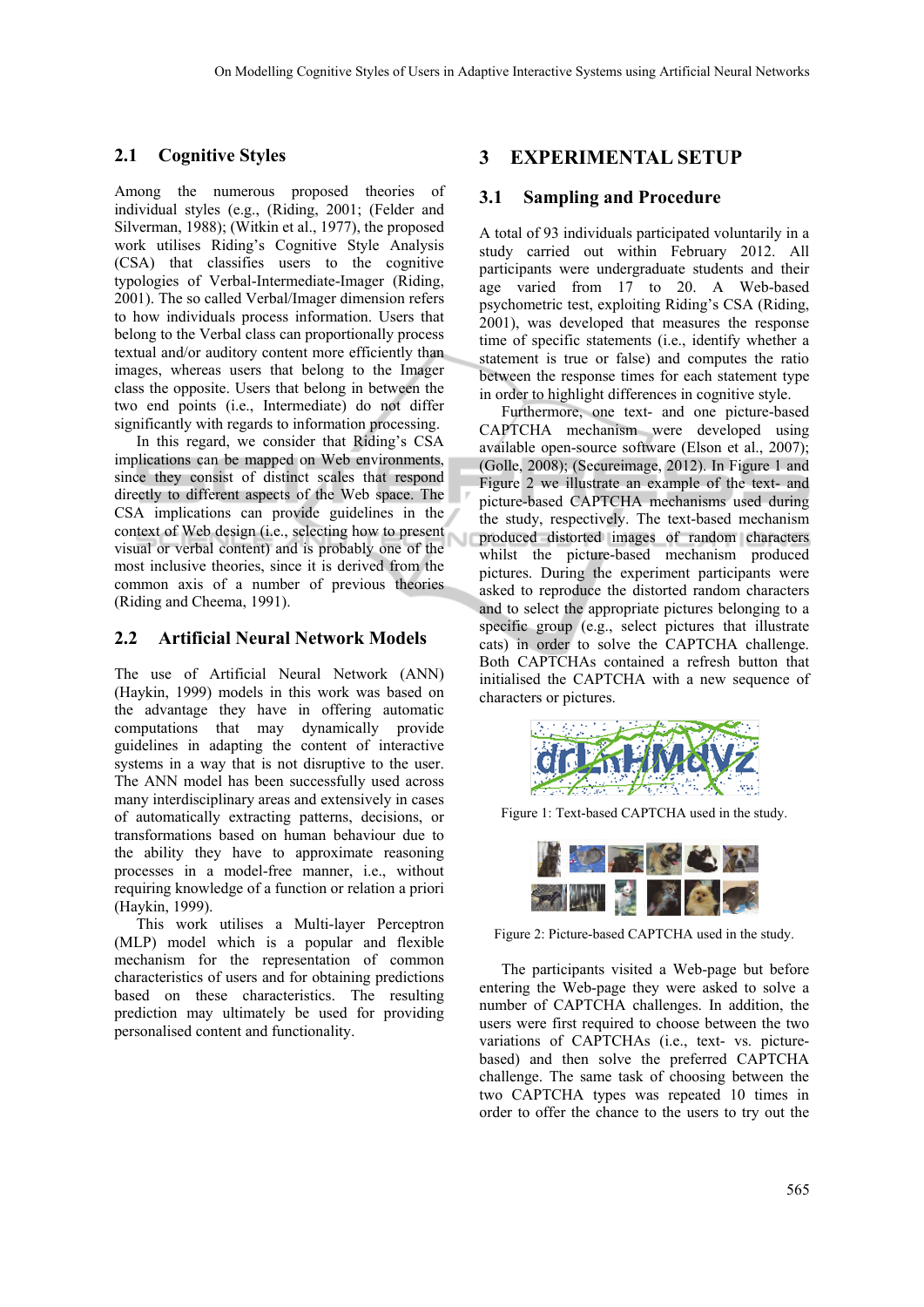variations of CAPTCHAs offered and also increase the chance of optimum measurements of performance and ability of the users by taking average values of their overall effort in solving the CAPTCHA challenges, rather than taking just oneoff measures. After solving the CAPTCHA challenge, the users were redirected to the psychometric test aiming to identify the users' cognitive styles which will be used by the ANN model for verification purposes (i.e., whether the prediction obtained from the ANN model regarding cognitive style ratio is correct).

# **3.2 Data Metrics' Definition**

The following metrics were utilised for monitoring the usage of CAPTCHA in the study.

 *Preference*; how many text- and picture-based CAPTCHAs were solved by each user,

*Processing Time*; average time (in seconds) required per user to solve a text- and picture-based  $CAPTCHA,  $\equiv$$ TECHN

*Ability*; how many attempts and how many attempts on average were needed by each user to successfully solve a text- and picture-based CAPTCHA.

Based on the aforementioned metrics, a browserbased logging facility was implemented with JQuery JavaScript Library (http://jquery.com) to collect the CAPTCHA usage/interaction data. The interaction data were used to predict the cognitive ratio of new users (that were not used in the training phase of the algorithms developed) utilising ANNs as explained in the experiments section.

# **4 EXPERIMENTS AND RESULTS**

## **4.1 Experimental Design**

The ANN designed and utilised in this work were implemented in Matlab R2011a (http://www. mathworks.com/products/matlab). As already mentioned, a typical ANN was developed for predicting the cognitive style of users based on their interaction with the experimental environment; a Multi-layer Perceptron (MLP) ANN with one output neuron for calculating the cognitive style ratio. The nodes of the ANN were organised in layers and forming the so-called input-hidden-output layers. At the input layer the aforementioned metrics were used.

Initially, the data were normalised and then they

were randomly split into three subsets, the training, the validation and the testing subset consisting of 60%, 20% and 20% of the original data samples. The inputs were inserted in the computational neurons and the output (cognitive typology) was compared with the desired output (actual cognitive typology measured using the psychometric test). The predictive power of the ANN was measured on the testing subset, the validation subset was used as a pseudo-test set in order to evaluate the quality of the network during training and the training subset was used for obtaining the optimal network model.

The weights were adjusted using a gradient (steepest descent) algorithm until the desired output is achieved; this process is called the training of the network. Various architectures were evaluated in order to find the optimal one, which comprise of single hidden layer ANN with varying number of hidden nodes (i.e., nodes in the internal layer or Number of Hidden Nodes (NHN)). Specifically, the varying number of internal neurons examined varied from 6 to 16, with step size equal to 1, in order to identify the optimum performing networks. An early stopping of the training process was also performed to stop training when the validation error was increased.

In addition, the following parameters were selected as they did not demonstrate any instability in the training process of the networks: The algorithm used for training was the Levenberg-Marquardt (trainlm) backpropagation algorithm (Rumelhart et al., 1986) which is usually very efficient, but it requires a lot of memory to run. The maximum number of epochs was set to 100 and the performance was evaluated using the *MSE* with reg performance function, which takes the weight sum of two factors the mean squared error and the mean squared weight and bias values.

Finally, a cross validation process was followed (namely holdout cross validation (Weiss and Kulikowski, 1991)) to ensure the generalisation of the model on larger datasets, which is necessary to be performed especially in cases of small datasets.

## **4.2 Results and Discussion**

Initially, a statistical analysis of the metrics showed that most users irrespective of their cognitive typology preferred to solve the picture-based CAPTCHAs. This preference may be interpreted by taking into consideration that the majority of Web application providers utilise text-based CAPTCHA, and thus, users wanted to try out the different CAPTCHA type (i.e., the picture-based CAPTCHA)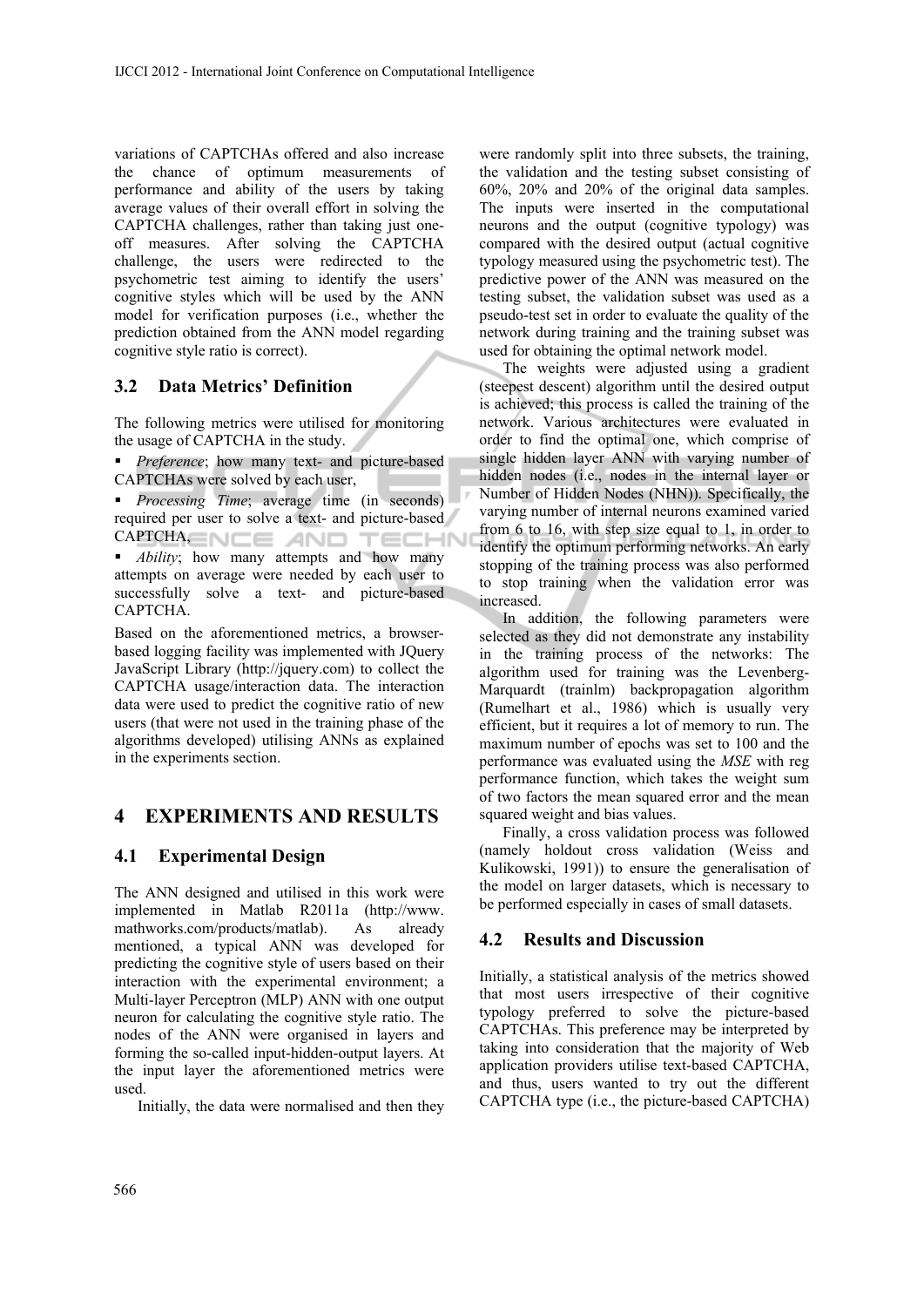out of curiosity and due to the attractiveness images have over text. In addition, this preference seemed to have affected the observations obtained based on the processing time and ability metrics of the users, since an indirect relation between the CAPTCHA metrics was observed.

Therefore, the model-free ANN method was utilised next to investigate the existence of patterns among users' cognitive typologies preference, performance and ability in solving CAPTCHA challenges. The ANN offered an automatic way for predicting the typology of users and adapting accordingly the content and functionality of interactive systems.

The results of the ANNs employed are explained in this section. The best performance of the ANN (with *MSE*=0.01) was obtained at the 8th experimental repetition and at the 9th epoch. The results for the training, validation and testing sets of this network are presented in Table 1 for the performance metrics of *Mean Magnitude of Relative Error* (*MMRE*), *Mean Absolute Error* (*MAE*), *Mean Z Error Ratio* (*MZ*), *Median Magnitude of Relative Error* (*MdMRE*), *Mean Absolute Error* (*MdAE*) and *Mean Z Error Ratio* (*MdZ*). The performance metrics are calculated based on the local measures (described in equations  $(1)-(3)$  in Table 2) by using their means and medians respectively.

Figure 3 shows a comparison of the actual cognitive style ratio of the samples used during the testing phase compared to the predicted ratio obtained from the ANN model with architecture 8- 13-1.



Figure 3: Actual vs. Predicted cognitive style ratio of ANN 8-13-1 during testing phase.

From the results obtained we observe that the proposed ANN model is suitable for recognising the cognitive type of users that did not participate in the training of the model (i.e., this can be observed in the prediction evaluation results of the Test set in Table 1). Observing the rest ANN models constructed we conclude that they present a robust method to distinguish Verbal/Imagers and Intermediates users. This observation is obvious from the results of Table 3 which show on average the performances of various ANN architectures (varying the Number of Hidden Neurons (NHN)) during the testing phase.

The main result obtained from this work is that ANN models can be effectively trained, even with using just a small sample of users, and may reach to very accurate predictions of the cognitive ratio of users that have not participated in the training and construction process of the models. This proposes that utilising only CAPTCHA-related metrics the probability of reaching to accurate approximations of the cognitive styles of users is quite high.

Table 1: MLP ANN 8 -13-1 performance results.

| Set         | <b>MMRE</b> | <b>MdMRE</b> | MAE   | MdAE  | МZ   | MdZ   |
|-------------|-------------|--------------|-------|-------|------|-------|
| Train       | 0.087       | 0.056        | 0.084 | 0.059 | .024 | 1.023 |
| Val         | 0.135       | 0.095        | 0.127 | 0.091 | .053 | 1.045 |
| <b>Test</b> | 0.144       | 0.102        | 0.135 | 0.130 | .032 | .002  |

| $\overline{MRE_i} = \frac{\left  Y_{Ai} - Y_{Ei} \right }{Y_{Ai}}$ |  |
|--------------------------------------------------------------------|--|
| $AE_i =  Y_{Ai} - Y_{Ei} $                                         |  |
| $Z_i = \frac{Y_{E_i}}{Y}$<br>Ai                                    |  |

Table 2: Local performance metrics.

| Table 3: Cross validation testing performance results of |  |  |  |
|----------------------------------------------------------|--|--|--|
| MLP ANN.                                                 |  |  |  |

| <b>NHN</b> | М<br>MRE | Md<br><b>MRE</b> | <b>MAE</b> | Md<br>AE | MZ.   | MdZ   |
|------------|----------|------------------|------------|----------|-------|-------|
| 8          | 0.180    | 0.153            | 0.173      | 0.147    | 1.071 | 1.046 |
| 9          | 0.160    | 0.128            | 0.152      | 0.130    | 1.061 | 1.027 |
| 10         | 0.166    | 0.137            | 0.155      | 0.141    | 1.096 | 1.073 |
| 11         | 0.141    | 0.102            | 0.135      | 0.102    | 1.032 | 1.002 |
| 12         | 0.176    | 0.136            | 0.164      | 0.140    | 1.087 | 1.046 |
| 13         | 0.143    | 0.113            | 0.135      | 0.110    | 1.049 | 1.024 |
| 14         | 0.141    | 0.111            | 0.133      | 0.112    | 1.053 | 1.025 |
| 15         | 0.135    | 0.108            | 0.130      | 0.109    | 1.023 | 1.002 |
| 16         | 0.190    | 0.172            | 0.183      | 0.166    | 1.074 | 1.036 |

#### **5 CONCLUSIONS**

The purpose of this paper was to present results of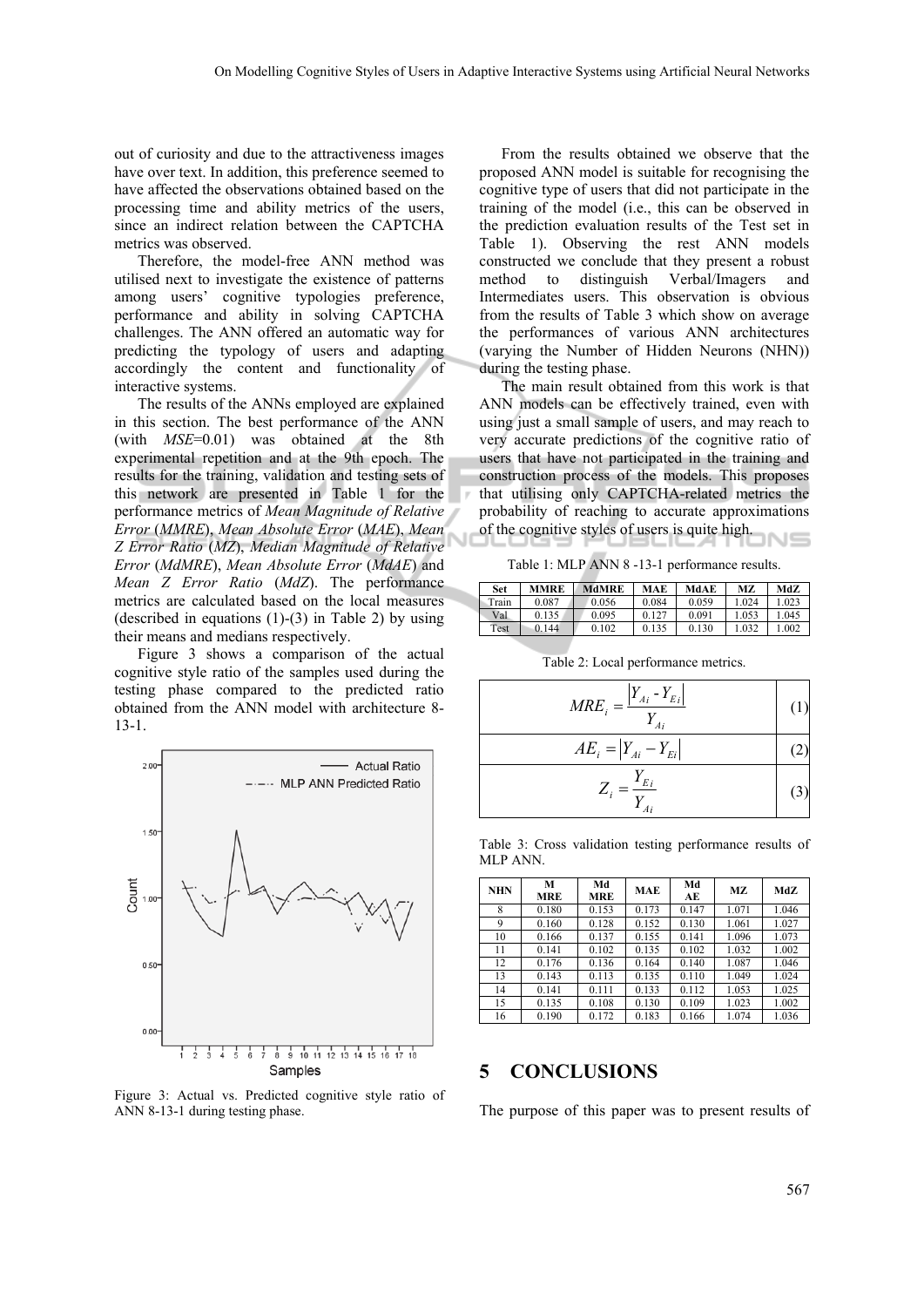an experimental setup, in order to increase our understanding on automatically attaining cognitive styles based on specific Web interaction data of users. Specific data metrics of CAPTCHA mechanisms have been proposed and utilised by an Artificial Neural Network (ANN), with the aim to predict the users' cognitive style.

The experimental process of the ANN yielded very promising results for the sample examined. In particular, the results obtained with ANNs for predicting the cognitive styles ratio of individuals were particularly successful in respect to their real cognitive style ratio value. This indicates that techniques such as ANNs are suitable for predicting users' cognitive typology using their interaction data with CAPTCHA-related challenges.

The practicality and significance of this work is that the suggested ways of capturing intrinsic characteristics of users, like cognitive styles, and their analysis through intelligent techniques may be more effective and less time and effort consuming than traditional instruments since they might optimise the user modelling process. However, in order to build a cohesive user model psychometric tests are not yet to be replaced since this study is still in its very early stages.

The meaning of the relation between cognitive styles and interaction data needs to be further examined to reach to a more cohesive user model and effectively guide adaptation in interactive systems. Future work includes further experimentation for investigating these relations and further employing fuzzy algorithms or other Artificial Intelligence (AI) methods to determine the degree of adaptation based on user profiles and the correlations obtained by ANN models such as the ones used in this work.

# **ACKNOWLEDGEMENTS**

The work is co-funded by the EU project Co-LIVING (60-61700-98-009), smarTag (University of Cyprus) and PersonaWeb (Cyprus Research Promotion Foundation).

# **REFERENCES**

- Antoniou, A., Lepouras, G., 2010. Modelling Visitors' Profiles: A Study to Investigate Adaptation Aspects for Museum Learning Technologies. *J. Computing Cultural Heritage*. 3(2), 1-19.
- Belk, M., Papatheocharous, E., Germanakos, P., Samaras,

G., 2012. Investigating User Models through Cognitive Styles and Navigation Behavior in Web 2.0 Environments using Clustering Techniques. *J. Web 2.0 engineering: new practices and emerging challenges*, Elsevier (submitted).

- Brusilovsky, P., Kobsa, A., Nejdl, W., 2007. *The Adaptive Web: Methods and Strategies of Web Personalization*. Springer, Heidelberg, Berlin.
- Chou, P., Li, P., Chen, K., Wu, M., 2010. Integrating web mining and neural network for personalized ecommerce automatic service. *Expert Systems with Applications*, Elsevier. 37(4), 2898-2910.
- Elson, J., Douceur, J., Howell, J., Saul, J., 2007. Asirra: A CAPTCHA that Exploits Interest-Aligned Manual Image Categorization. In *CCS'07, International Conference on Computer and Communications Security*, ACM Press. 366-374.
- Felder, R., Silverman, L., 1988. Learning and Teaching Styles in Engineering Education. *Engineering Education* 78(7), 674-681.
- Frias-Martinez, E., Chen, S. Y., Macredie R. D., Liu, X., 2007. The Role of Human Factors in Stereotyping Behavior and Perception of Digital Library Users: A Robust Clustering Approach. *J. User Modelling and User-Adapted Interaction*, Springer, 17(3), 305-337.
- Frias-Martinez, E., Magoulas, G., Chen, S., Macredie, R., 2005. Modelling Human Behavior in User-Adaptive Systems: Recent Advances Using Soft Computing Technique. *Expert Systems with Applications*, 29(2), 320-329.
- Golle, P., 2008. Machine Learning Attacks Against the Asirra CAPTCHA. In *CCS'08, International Conference on Computer and Communications Security*, ACM Press. 535-542.
- Haykin, S., 1999. *Neural Networks: A Comprehensive Foundation,* Prentice Hall. Upper Saddle River, NJ. 2<sup>nd</sup> edition.
- Kim, M., Kim, E., Ryu J., 2004. A Collaborative Recommendation Based on Neural Networks. In Lee, Y., Li, J., Whang, K., Lee, D. (Eds.), Database Systems for Advanced Applications. *LNCS*, Springer, 2973, 425-430.
- Magoulas, G. D., Papanikolaou, K. A., Grigoriadou, M., 2001. Neuro-fuzzy synergism for planning the content in a web-based course. *Informatica*, 25(1), 39-48.
- Perkowitz, M., Etzioni, O., 2000. Adaptive Web Sites. *Communications of the ACM*, ACM Press. 43(8), 152- 158.
- Riding, R., 2001. Cognitive Style Analysis Research Administration. *Learning and Training Technology*.
- Riding, R., Cheema, I., 1991. Cognitive styles An Overview and Integration. *Educational Psychology*. 11, 3/4, pp. 193-215.
- Rumelhart, D. E., Hinton, G. E., Williams, R. J., 1986. Learning Internal Representations by Error Propagation. In *Parallel Distributed Processing: Explorations in the Microstructure of Cognition*, MIT Press. 1, 318-362.
- Securimage v.3.0., 2012. http://www.phpcaptcha.org.
- Von Ahn, L., Blum, M., Langford, J., 2004. Telling